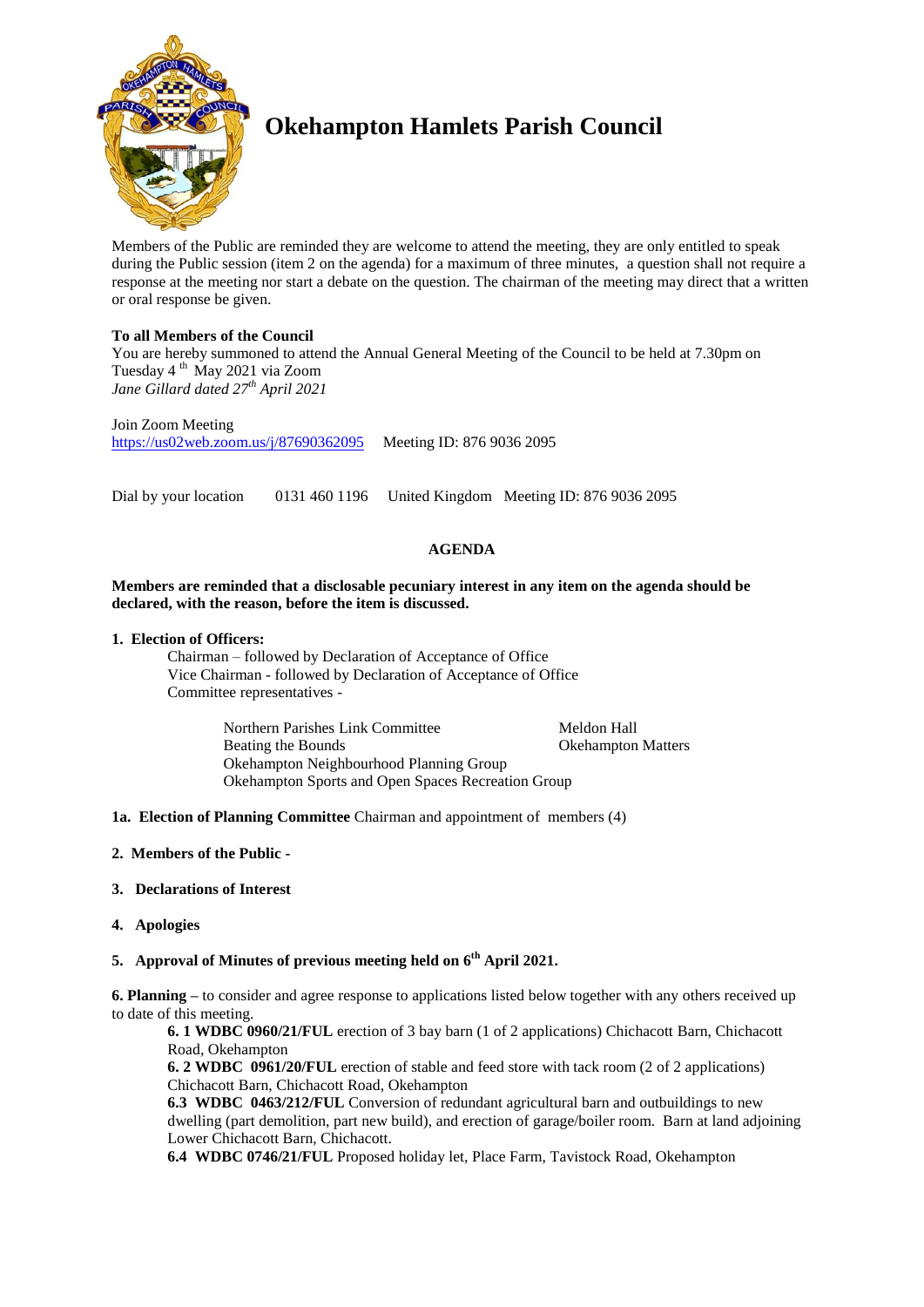**6.5 WDBC 1176/21/HHO** householder application for alterations, two storey extension and replacement garage, Higher Hilltown, Okehampton

**6.6 WDBC 1057/21/HHO** Householder application for alterations and extension to provide new master bedroom (option A) 8 Kellands Lane, Okehampton

**6.7 WDBC 1059/21/HHO** Householder application for alterations and extension to provide new master bedroom (option B) 8 Kellands Lane, Okehampton

**6.8 DCC 4230/2021** Reserved matters application for approval of details for a new special educational needs school including two-storey school building, hard and soft play areas, playing fields, car park, turning zone and services/plant store (approval sought for access, appearance, landscaping, layout and scale) pursuant to outline planning permission DCC/4194/2020 (District Reference 2482/20/ALA) (outline planning permission for a new special educational needs school including two-storey school building, hard and soft play areas, playing fields, car park, turning zone and services/plant store with all matters reserved) at Plots B & C, Okehampton East Business Park, Higher Stockley Mead, Okehampton, EX20 1GH

**6.9** to consider any applications received after issue of agenda.

- **7. DCC and WDBC –** to receive any reports/updates from Councillors present.
- **8. Neighbourhood Planning** to receive an update on joint Okehampton Councils
- **9. To receive reports from meetings attended by Parish Council representatives including** Okehampton Matters – Cllrs Wood and Maile

OkeRail – Cllr Wood

### **10. Finance and Year End audit procedures** –

**10.1 Accounts for payment –**

| Mrs J Gillard (wages £321.22), | £         |
|--------------------------------|-----------|
| WDBC (dog bin emptying)        | £ 31.20   |
| WDBC (dog bin emptying)        | £ $71.76$ |
| <b>DALC</b>                    | £347.80   |

10.2 Review of Fixed Asset Register as at 31/3/21

10.3 External Audit – review and approval of Annual Governance Statement

10.4 To Review and adopt year end accounts 2020/21 and review and approve Annual Accounting Statements

10.5 To agree Bank Reconciliation as at 31/3/2021

10.6 Insurance renewal, review renewal papers and agree renewal terms

**11. Council documentation** – to review, amend as necessary, and a reminder to Councillors of contents of policies and documents – (current versions to be viewed on OHPC Website)

- 11.1 Financial Regulations
- 11.2 Members Code of Conduct
- 11.3 Statement of Internal Control
- 11.4 Risk Policy

### **11. Environmental issues**

11.1 Community Roadside Action Party (CRAP) - to discuss and agree what support this Council could provide to the Group.

11.2 Odours in East Okehampton area – to discuss recent issues and agree actions to be taken.

### **12. Correspondence**

**12.1 Community Risk Management Plan for Devon & Somerset Fire Rescue Service –** consider a response of feedback.

**12.2 Okehampton Hospital Community Space** – consider request for feedback on use of space. **12.3 Cyber Security** briefings by Devon & Cornwall Police Cyber Protect team – consider invitation to event hosted by OTC on  $25<sup>th</sup>$  May, 3pm

**13. Beating the Bounds** – to discuss potential for holding 2021 event